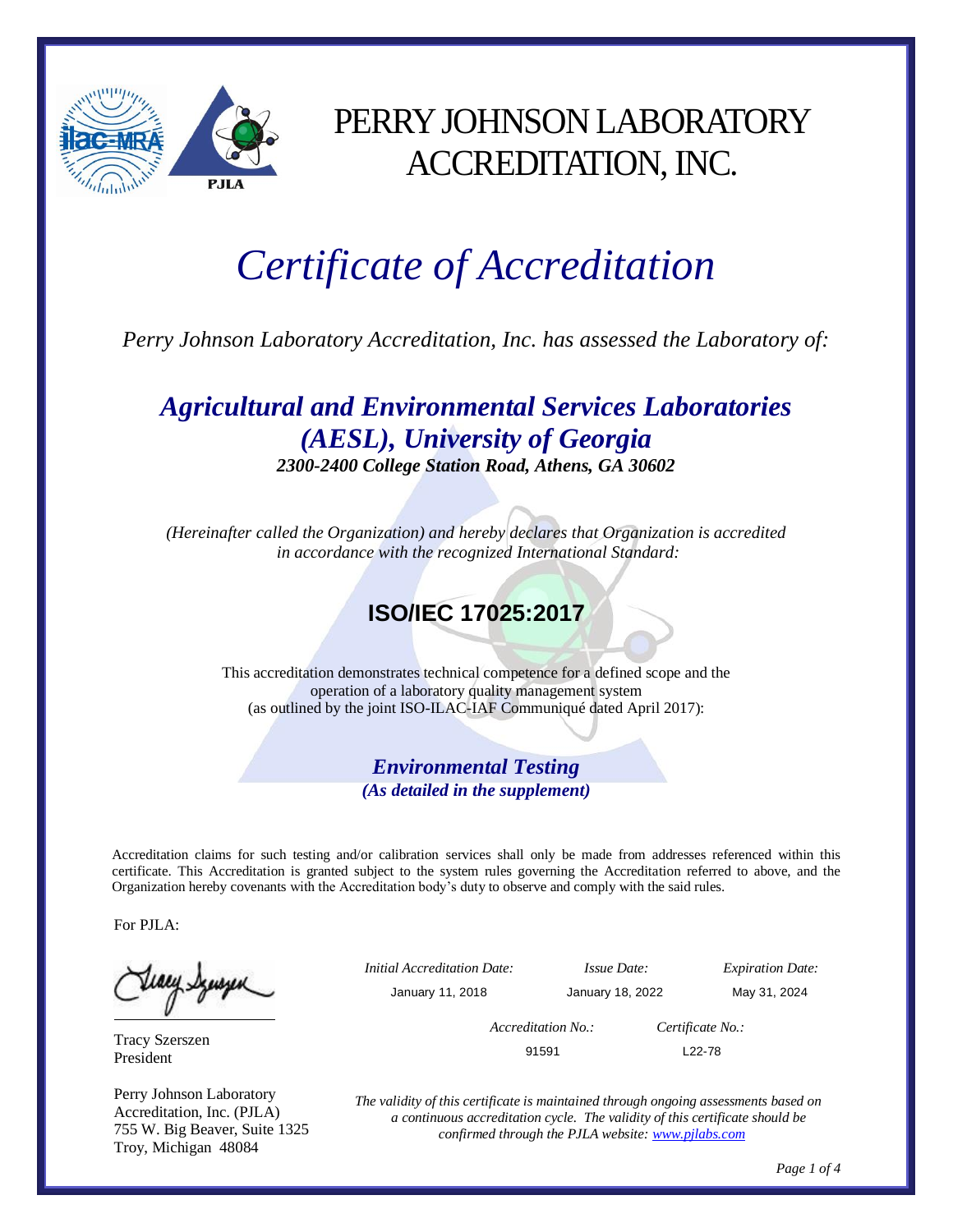

## *Certificate of Accreditation: Supplement*

### **Agricultural and Environmental Services Laboratories (AESL), University of Georgia**

2300-2400 College Station Road, Athens, GA 30602 Contact Name: Uttam Saha, Ph.D. Phone: 706-542-5350

| Accreditation is granted to the facility to perform the following testing: |                               |                                                        |                                             |                                                |  |
|----------------------------------------------------------------------------|-------------------------------|--------------------------------------------------------|---------------------------------------------|------------------------------------------------|--|
| <b>FIELD</b><br>OF TEST                                                    | ITEMS,<br><b>MATERIALS OR</b> | <b>SPECIFIC TESTS OR</b><br><b>PROPERTIES MEASURED</b> | SPECIFICATION,<br><b>STANDARD METHOD OR</b> | <b>RANGE (WHERE</b><br><b>APPROPRIATE) AND</b> |  |
|                                                                            | <b>PRODUCTS</b>               |                                                        | <b>TECHNIQUE USED</b>                       | <b>DETECTION LIMIT</b>                         |  |
|                                                                            | <b>TESTED</b>                 |                                                        |                                             |                                                |  |
| Environmental $\overline{F}$                                               | Drinking                      | Total Coliform &                                       | <b>SM 9223B</b>                             | (TC & EC)                                      |  |
|                                                                            | Water                         | E. Coli                                                | <b>Colilert Procedure</b>                   | $R.L = 1$ MPN/100 mL                           |  |
|                                                                            |                               | pH & Alkalinity                                        | 4500-pH-B                                   | 4 pH to 10 pH (ALK)                            |  |
|                                                                            |                               |                                                        | SM 23020-B pH meter                         | $R.L. = 3 mg CaCO3/L$                          |  |
|                                                                            |                               | <b>Minerals:</b>                                       | EPA 200.7                                   |                                                |  |
|                                                                            |                               | Aluminum                                               | <b>ICP-OES</b>                              | $R.L. = 0.1$ mg/L                              |  |
|                                                                            |                               | <b>Boron</b>                                           |                                             | $R.L. = 0.01$ mg/L                             |  |
|                                                                            |                               | Calcium                                                |                                             | $R.L. = 0.5$ mg/L                              |  |
|                                                                            |                               | Cadmium                                                |                                             | $R.L. = 0.01$ mg/L                             |  |
|                                                                            |                               | Chromium                                               |                                             | $R.L. = 0.01$ mg/L                             |  |
|                                                                            |                               | Copper                                                 |                                             | $R.L. = 0.05$ mg/L                             |  |
|                                                                            |                               | Iron                                                   |                                             | $R.L. = 0.1$ mg/L                              |  |
|                                                                            |                               | Magnesium                                              |                                             | $R.L. = 0.1$ mg/L                              |  |
|                                                                            |                               | Manganese                                              |                                             | $R.L. = 0.05$ mg/L                             |  |
|                                                                            |                               | Molybdenum                                             |                                             | $R.L. = 0.01$ mg/L                             |  |
|                                                                            |                               | Sodium                                                 |                                             | $R.L. = 0.5$ mg/L                              |  |
|                                                                            |                               | Nickel                                                 |                                             | $R.L. = 0.01$ mg/L                             |  |
|                                                                            |                               | Phosphorus                                             |                                             | $R.L. = 0.02$ mg/L                             |  |
|                                                                            |                               | Potassium                                              |                                             | $R.L. = 0.5$ mg/L                              |  |
|                                                                            |                               | Silicon                                                |                                             | $R.L. = 0.5$ mg/L                              |  |
|                                                                            |                               | Sulfur                                                 |                                             | $R.L. = 0.1$ mg/L                              |  |
|                                                                            |                               | Zinc                                                   |                                             | $R.L. = 0.05$ mg/L                             |  |
|                                                                            |                               | Nitrate & Nitrite                                      | SM 4500-NO <sub>3</sub> F,                  | (NO <sub>2</sub> & NO <sub>3</sub> )           |  |
|                                                                            |                               |                                                        | Flow Injection                              | $R.L = 0.05$ mg/L                              |  |
|                                                                            |                               |                                                        |                                             |                                                |  |
|                                                                            |                               |                                                        | Analyzer                                    |                                                |  |
|                                                                            |                               | <b>Anions:</b>                                         | EPA 300.0                                   |                                                |  |
|                                                                            |                               | $F -$                                                  | IC                                          | $R.L. = 0.15$ mg/L                             |  |
|                                                                            |                               | $Cl-$                                                  |                                             | $R.L. = 0.25$ mg/L                             |  |
|                                                                            |                               | Br <sup>-</sup>                                        |                                             | $R.L. = 0.85$ mg/L                             |  |
|                                                                            |                               | PO <sub>4</sub> <sup>3</sup>                           |                                             | $R.L. = 0.7$ mg/L                              |  |
|                                                                            |                               | $\mathrm{SO_4}^{2-}$                                   |                                             | $R.L. = 0.65$ mg/L                             |  |
|                                                                            |                               | <b>Trace Metals:</b>                                   | EPA 200.5                                   |                                                |  |
|                                                                            |                               | Silver                                                 | <b>ICP-OES</b>                              | $R.L. = 0.001$ mg/L                            |  |
|                                                                            |                               | Arsenic                                                |                                             | $R.L. = 0.005 mg/L$                            |  |
|                                                                            |                               | Beryllium                                              |                                             | $R.L. = 0.001$ mg/L                            |  |
|                                                                            |                               | Cadmium                                                |                                             | $R.L. = 0.001$ mg/L                            |  |
|                                                                            |                               | Chromium                                               |                                             | $R.L. = 0.001$ mg/L                            |  |
|                                                                            |                               | Copper                                                 |                                             | $R.L. = 0.001$ mg/L                            |  |
|                                                                            |                               | Nickel                                                 |                                             | $R.L. = 0.001$ mg/L                            |  |
|                                                                            |                               | Lead                                                   |                                             | $R.L. = 0.005 mg/L$                            |  |
|                                                                            |                               | Antimony                                               |                                             | $R.L. = 0.008$ mg/L                            |  |
|                                                                            |                               | Selenium                                               |                                             | $R.L. = 0.008$ mg/L                            |  |
|                                                                            |                               | Titanium                                               |                                             | $R.L. = 0.008$ mg/L                            |  |
|                                                                            |                               | Vanadium                                               |                                             | $R.L. = 0.001$ mg/L                            |  |

*Accreditation is granted to the facility to perform the following testing:*

*Issue: 01/2022 This supplement is in conjunction with certificate #L22-78 Page 2 of 4*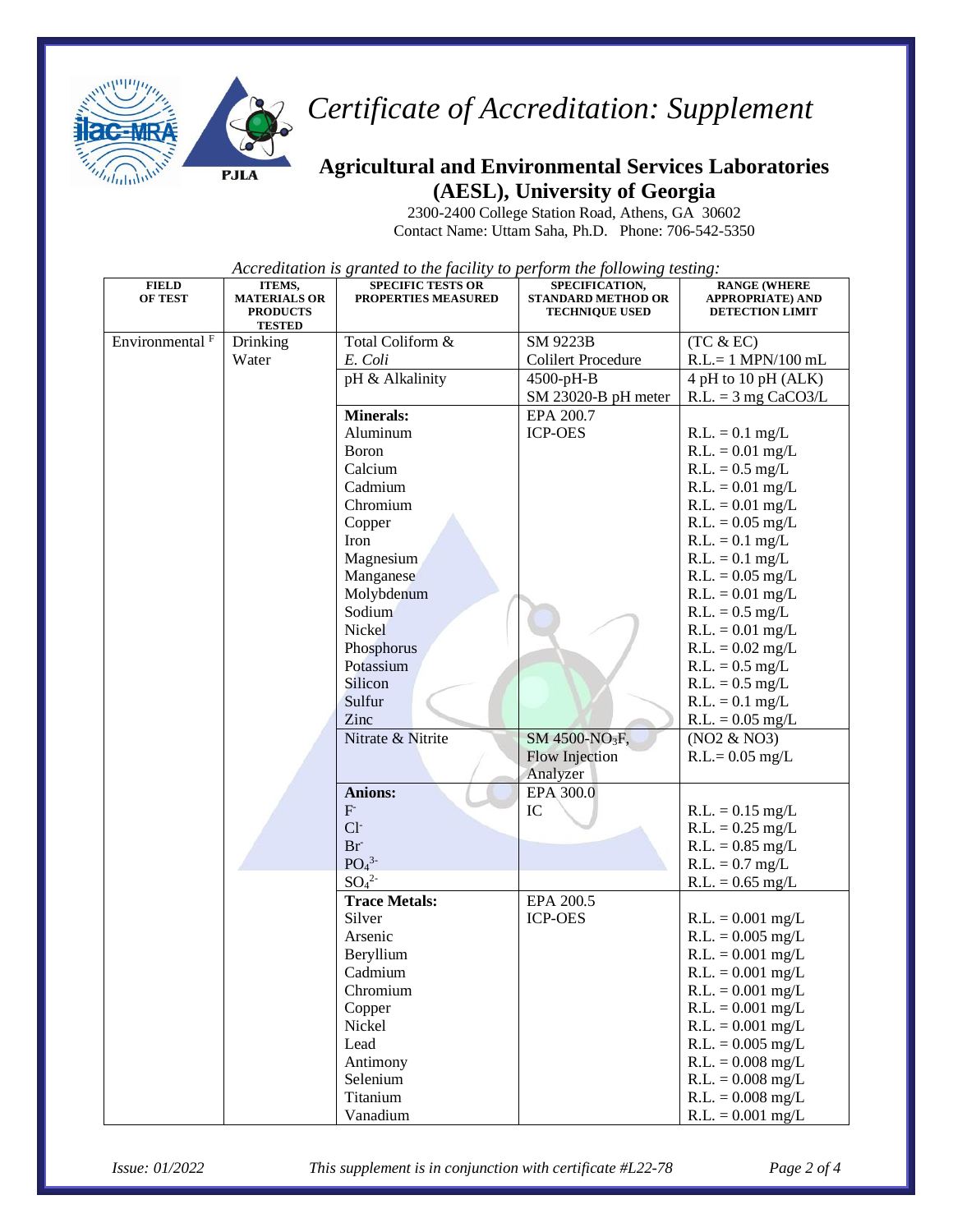

*Certificate of Accreditation: Supplement*

#### **Agricultural and Environmental Services Laboratories (AESL), University of Georgia**

2300-2400 College Station Road, Athens, GA 30602 Contact Name: Uttam Saha, Ph.D. Phone: 706-542-5350

*Accreditation is granted to the facility to perform the following testing:*

| <b>FIELD</b><br><b>OF TEST</b> | ITEMS,<br><b>MATERIALS OR</b><br><b>PRODUCTS</b><br><b>TESTED</b> | <b>SPECIFIC TESTS OR PROPERTIES</b><br><b>MEASURED</b>                                                                                                                                                    | SPECIFICATION,<br>STANDARD METHOD OR<br><b>TECHNIQUE USED</b>                                                                                                                                    | <b>RANGE (WHERE</b><br><b>APPROPRIATE) AND</b><br><b>DETECTION LIMIT</b>                                                                                                                                                                                                                                                                |
|--------------------------------|-------------------------------------------------------------------|-----------------------------------------------------------------------------------------------------------------------------------------------------------------------------------------------------------|--------------------------------------------------------------------------------------------------------------------------------------------------------------------------------------------------|-----------------------------------------------------------------------------------------------------------------------------------------------------------------------------------------------------------------------------------------------------------------------------------------------------------------------------------------|
| Environmental <sup>F</sup>     | Soil                                                              | pH                                                                                                                                                                                                        | <b>EPA 9045D</b>                                                                                                                                                                                 | 4 pH to 10 pH                                                                                                                                                                                                                                                                                                                           |
|                                |                                                                   | <b>Minerals:</b><br>Calcium<br>Magnesium<br>Manganese<br>Phosphorus<br>Potassium                                                                                                                          | Mehlich 1 Method<br><b>ICP-OES</b>                                                                                                                                                               | $R.L. = 2 mg/kg$<br>$R.L. = 0.4$ mg/kg<br>$R.L. = 0.2$ mg/kg<br>$R.L. = 0.08$ mg/kg<br>$R.L. = 2 mg/kg$                                                                                                                                                                                                                                 |
|                                |                                                                   | Zinc                                                                                                                                                                                                      |                                                                                                                                                                                                  | $R.L. = 0.2$ mg/kg                                                                                                                                                                                                                                                                                                                      |
|                                | Plant tissue                                                      | <b>Minerals:</b><br>Aluminum<br><b>Boron</b><br>Calcium<br>Cadmium<br>Chromium<br>Copper<br>Iron<br>Lead<br>Magnesium<br>Manganese<br>Molybdenum<br>Nickel<br>Phosphorus<br>Potassium<br>Sodium<br>Sulfur | <b>EPA 3052</b><br><b>ICP-OES</b>                                                                                                                                                                | $R.L. = 10$ mg/kg<br>$R.L. = 2 mg/kg$<br>$R.L. = 20$ mg/kg<br>$R.L. = 0.8$ mg/kg<br>$R.L. = 1 mg/kg$<br>$R.L. = 1.5$ mg/kg<br>$R.L. = 6$ mg/kg<br>$R.L. = 2 mg/kg$<br>$R.L. = 50$ mg/kg<br>$R.L. = 2 mg/kg$<br>$R.L. = 1 mg/kg$<br>$R.L. = 1 mg/kg$<br>$R.L. = 15$ mg/kg<br>$R.L. = 25$ mg/kg<br>$R.L. = 20$ mg/kg<br>$R.L. = 16$ mg/kg |
|                                |                                                                   | Zinc                                                                                                                                                                                                      |                                                                                                                                                                                                  | $R.L. = 2 mg/kg$                                                                                                                                                                                                                                                                                                                        |
|                                | Feed and<br>Forage Analysis                                       | Feed:<br>Crude Fiber<br><b>Crude Protein</b><br>Moisture Content<br>Crude Fat<br>Forage:<br>Fiber - Neutral Detergent<br>Fiber – Acid Detergent<br>Crude Protein                                          | <b>Ankom Instrument</b><br>AOCS: Ba6a-05<br>AOAC Method 990.03<br>AOAC Method 930:15<br>AOCS Am 5-04<br><b>Ankom Instrument</b><br>AOACMethod2002.04<br>AOAC Method 973.18<br>AOAC Method 990.03 | $R.L. = 1.75 %$<br>$R.L. = 0.465 %$<br>$R.L. = 0.261%$<br>$R.L. = 0.2 %$<br>$R.L. = 2.11 %$<br>$R.L. = 1.36 %$<br>$R.L. = 0.407 %$                                                                                                                                                                                                      |
|                                |                                                                   | Moisture Content                                                                                                                                                                                          | NFTA Method 2.2.2.5                                                                                                                                                                              | $R.L. = 0.261 %$                                                                                                                                                                                                                                                                                                                        |